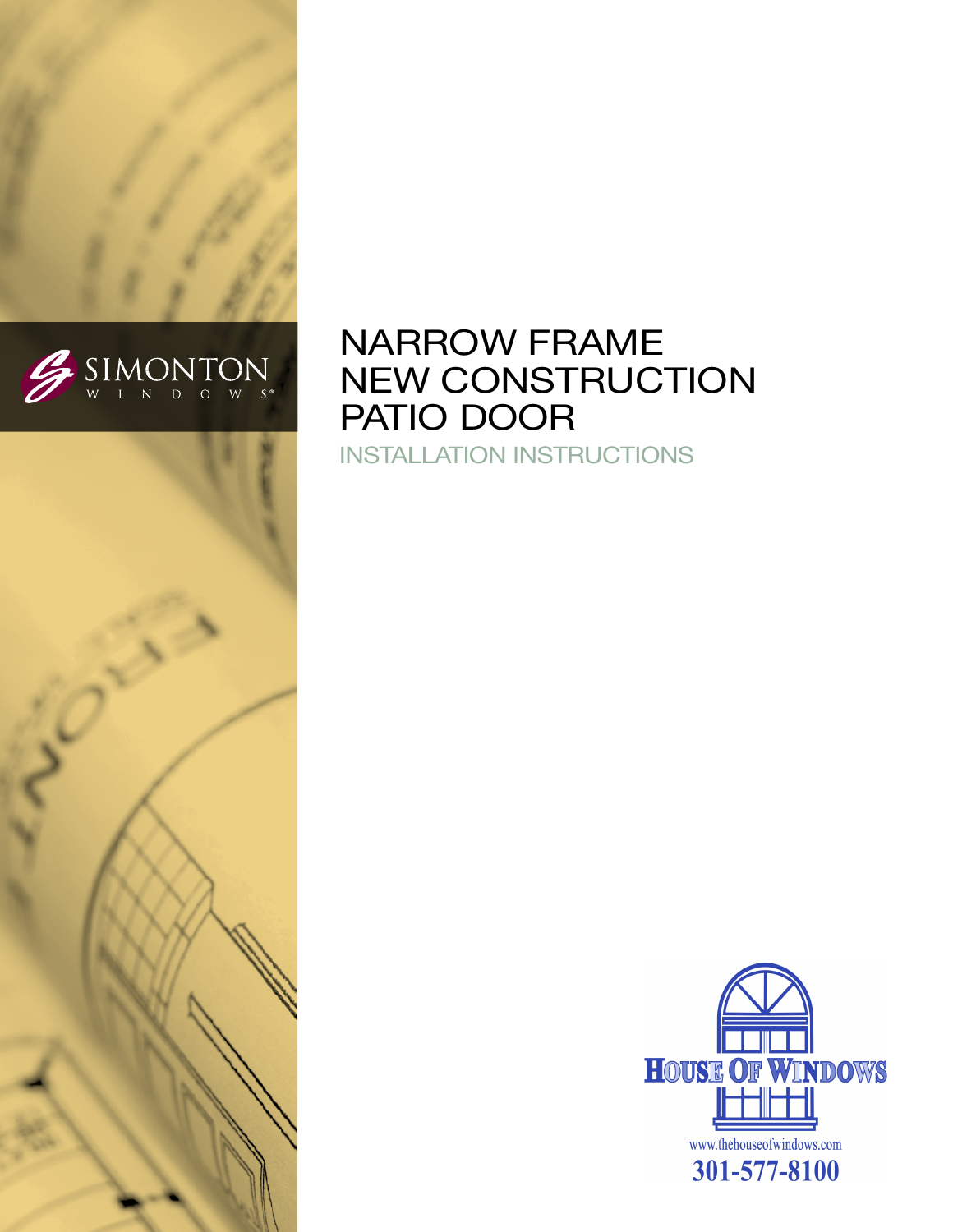

**IMPORTANT: Please read ALL instructions completely before you begin. Standard two panel 5068 and 6068 doors are reversible. Instructions are included for reversing the frame and the door panel. No other configurations are field reversible. Please read all instructions thoroughly, and make sure you have the following items on hand: patio door, hardware pack and screen.**

### **DETERMINE DOOR OPERATION**

Patio Door operation is viewed from the OUTSIDE of the unit. When placing your order for Patio Doors you will need to specify whether the door is to be Right Opening or Left Opening and the door will be made to order. If you determine that your door does not need to be reversed during installation, skip to frame installation below. If you wish to have the panels reversed, the doorframe must be reversed. Please follow the instructions on page 3. **1**

#### **ANCHORAGE INSTRUCTIONS FOR new construction APPLICATIONS**

Make sure rough opening (including subfloor) is plumb, level and square. Make corrections wherever necessary.

Measure overall width and height of doorframe. Make sure door will fit into rough opening. The opening should be no more than ¾" greater in width and ½" greater in height. **2**

**3**

**1**

Remove any packaging materials from the doorframe.



Apply a minimum ½" bead of silicone caulking along the sill of the rough opening in a crisscross pattern. See Fig. A as an example of a crisscross pattern.



**5** Apply a continuous <sup>3</sup>/<sub>6</sub>"–1/4" bead of silicone caulk around exterior face of rough opening, about ½" from edge to MAINTAIN<br>
■ A PERMANENT SEAL between sheathing and nailing fins.

Set unit into rough opening so that the operable sash will be on the inside of the house. From the outside, place a corrosionresistant fastener long enough to penetrate a structural member at least 1" in the top corner of the nailing fin. Shim where necessary to make unit plumb and square. Be sure to leave a 1/8"-1/4" space between the frame and the rough opening. Once the unit is level, place a fastener in the opposing top corner of the nailing fin. Begin securing the frame in the rough opening by placing a fastener through every other pre-punched hole on the nailing fins. Make adjustments in fastener size for different sheathing thickness or applications. Flashing applications vary greatly; to meet the specific requirements please check your local/regional code. **6**

Remove the "transport" screws that anchor the lock keeper to the frame. Reinstall the lock keeper using #8 x 2 1/2" pan head screws provided in the lock handle kit to more aggressively anchor the lock keeper to your opening. Place shim between frame and opening in area of keeper to prevent bowing of frame. **NOTE: If finishing off the exterior with brick, stone, stucco, etc., make sure to leave at least ¼" gap around the frame to allow for expansion of materials and mortar.**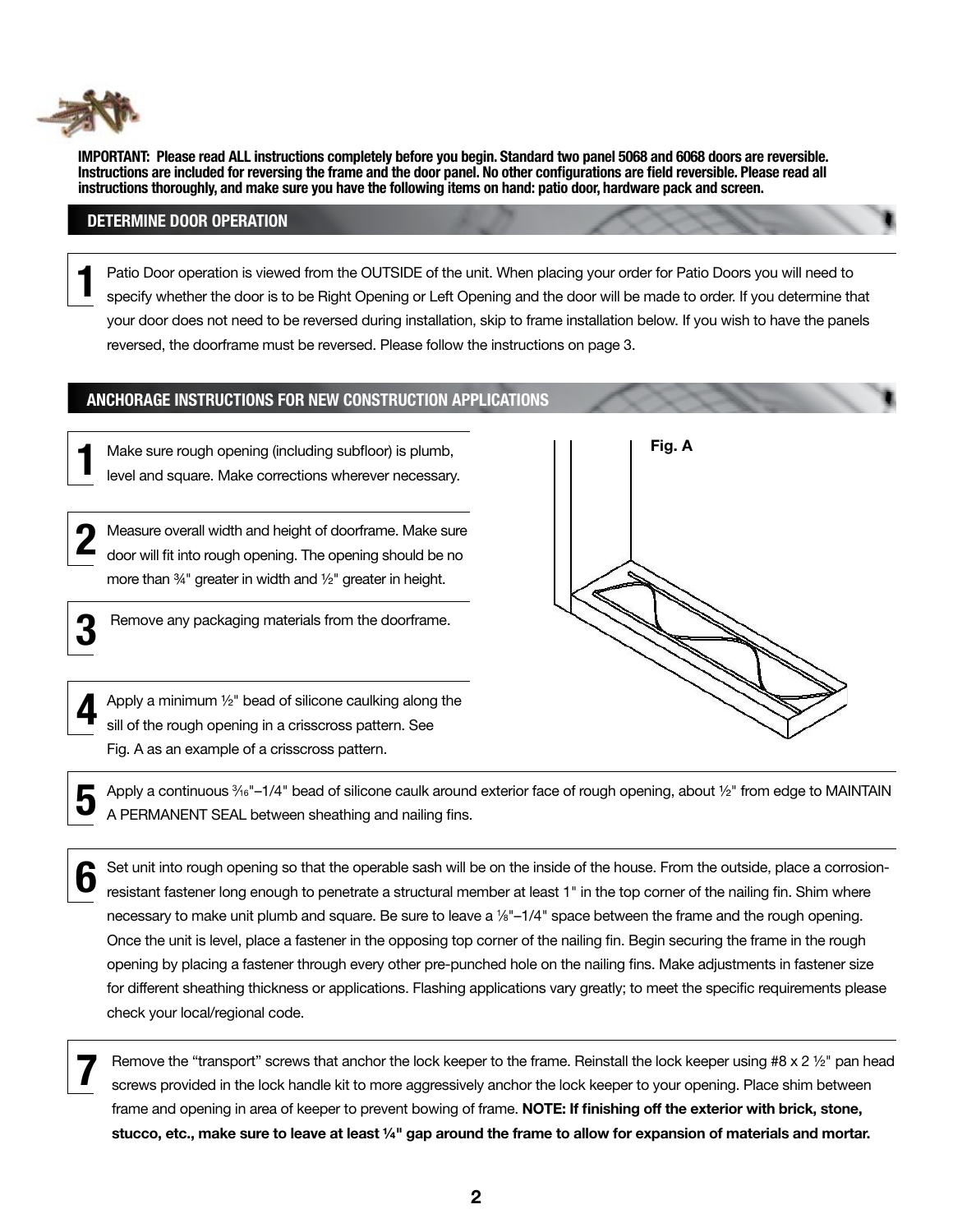Remove packaging materials from doorframe. **1**

Remove the screen by retracting the screen rollers and lifting screen out of the frame. Please follow the instructions as detailed on the screen frame.

**3** Move the sliding panel toward the center of the frame. Remove the panel by retracting the rollers and lifting it out of the frame. Refer to the drawing in *Installing The Sliding Panel* on Page 4 for details on retracting the panel rollers.



Remove screen roller track from screen track channel, as shown below in Fig. D.



Remove sash roller track out of the track channel, as shown below in Fig. D. **5**



**Remove bumper stop out of the head track channel.** 

**7** Carefully turn complete frame around so stationary panel is in the opposite position.

**8** Snap sash roller track, bumper stop and screen track into place by reversing Steps #4, #5 and #6. Make sure the weep slots are toward the outside on the roller track, as shown below in Fig. D.

NOTE: If you did not remove the sliding panel and reverse the frame, skip to *Sliding Panel Adjustment And Removal*. If you have reversed the frame for your application you will need to follow the instructions for reversing the panel.

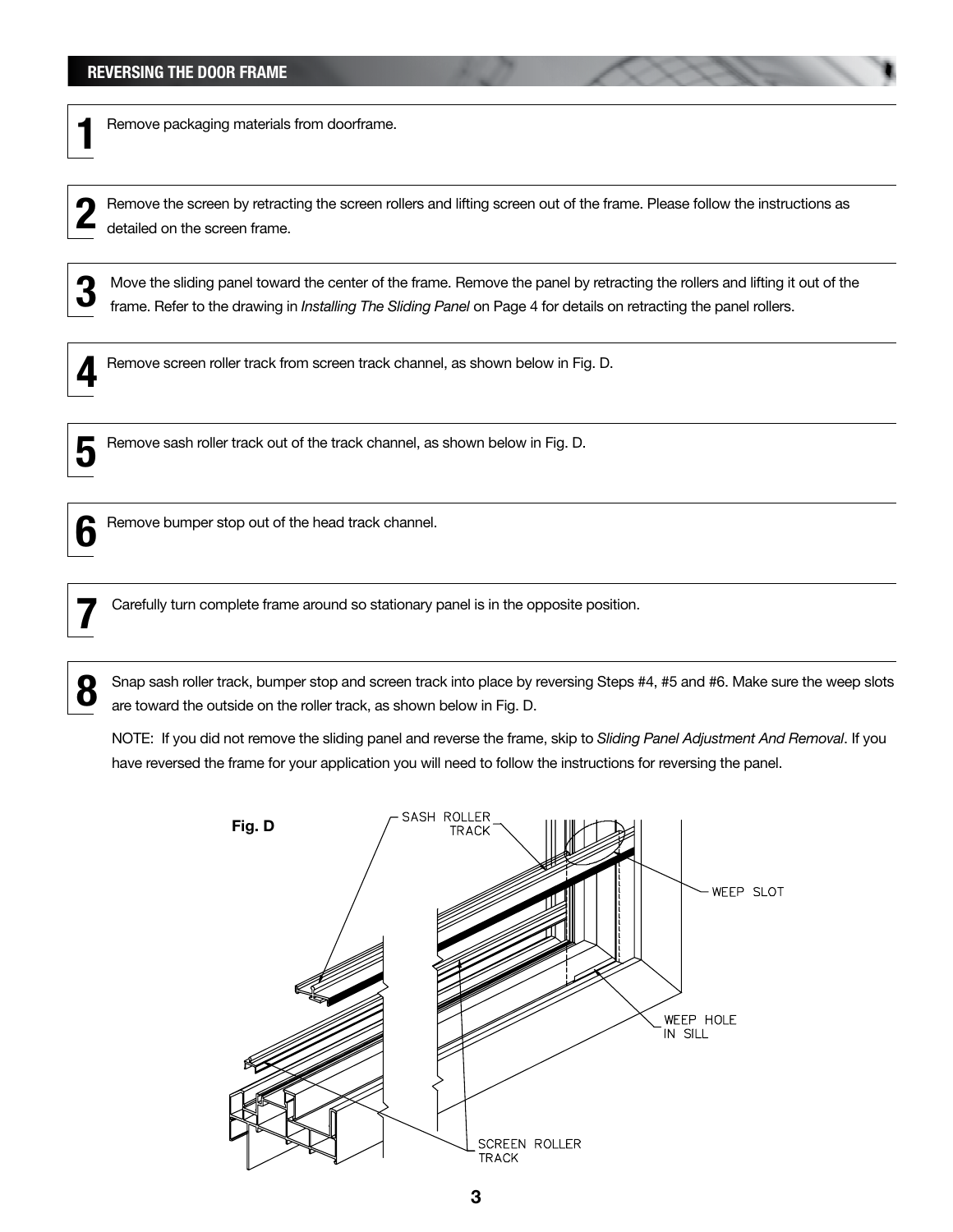You may need to turn the adjustment screw to raise or lower the rollers for easier removal. The adjustment hole can be found behind the plastic hole cover at the bottom of the panel. (Fig E.) To remove the panel, slide it open about 12" toward center. Turn adjustment screws counterclockwise to completely retract rollers. Grasp both sides of panel and lift it up into frame. Pull bottom of panel toward you and remove from frame. Turn panel around so the top roller openings are at the bottom. **1**



Use a Phillips screwdriver to remove both screws and remove the roller from the bottom of the panel. **2**

**3** Insert roller assembly into opening, pushing the adjustment screw into position in the side adjustment hole.

Hold the roller assembly in place and fasten with the original screws.

**4**

**NOTE: Rollers are easier to adjust if there is no weight on them.**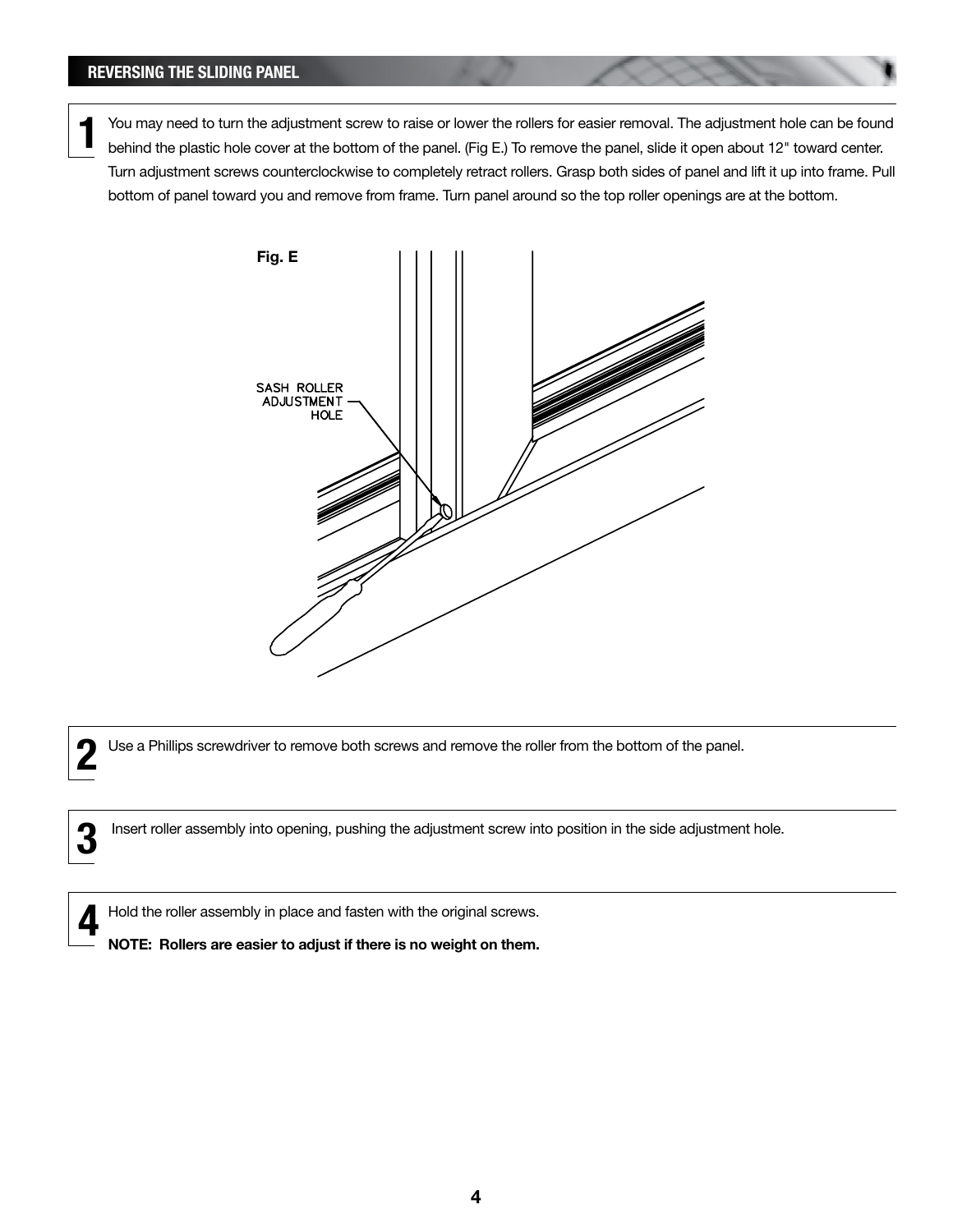# **INSTALLING THE SLIDING PANEL**

Position the sliding panel near the center of the frame and lift the panel up and into the head channel. Carefully push bottom of panel away from you until it clears the inside of the sill and is positioned properly in the frame channel. The rollers must be correctly seated on the roller track or the panel will not operate smoothly. **1**

Adjust the operable sash rollers up or down at the outside corners of the operable sash. Open and close the sash to check operation. Also, check that sash and frame have even reveals from top to bottom. **2**



Re-insert the plastic hole covers at the top and bottom of the panel.

# **COMPLETE INTERIOR and EXTERIOR FINISH**

Finish off the interior of the door. Insert insulation between the doorframe and the rough opening. Avoid bowing the frame by over packing the insulation. Trim around the interior of the head and jambs. Weep hole plugs found in the lock handle set package can be inserted in the exterior holes located at the HEAD of the door to discourage insects from entering. DO NOT PLACE THE WEEP HOLE COVER AT THE DOOR SILL! (FIELD REVERSIBLE DOORS ONLY.) Finish off the exterior of the door. Seal the entire perimeter of the door with the proper grade of sealant. Trim and cap off where necessary. Do not cover weeps. **1**

## **REVERSING THE LOCK**

**NOTE: The lock mechanism is factory-installed in the active panel. If you have reversed the panel, the lock must also be reversed. Procedure similar for an optional multi-point lock.** Locate the lock slot, which is visible through one of the large handle holes. Use a slotted screwdriver to turn the lock slot until the hook arm is fully extended.



**1**

Use a Phillips screwdriver to remove the top lock installation screw.



Grasp hook arm FIRMLY with your fingers and remove second installation screw.

| Continue holding the hook arm securely and push lock mechanism slightly inward, then upward, until the bottom of the lock |        |  |
|---------------------------------------------------------------------------------------------------------------------------|--------|--|
| clears the lock opening.                                                                                                  |        |  |
|                                                                                                                           | Fig. F |  |

|--|

Pull bottom end of the lock out of opening and remove lock.



Turn lock around so hook arm faces upward. (Fig. F)

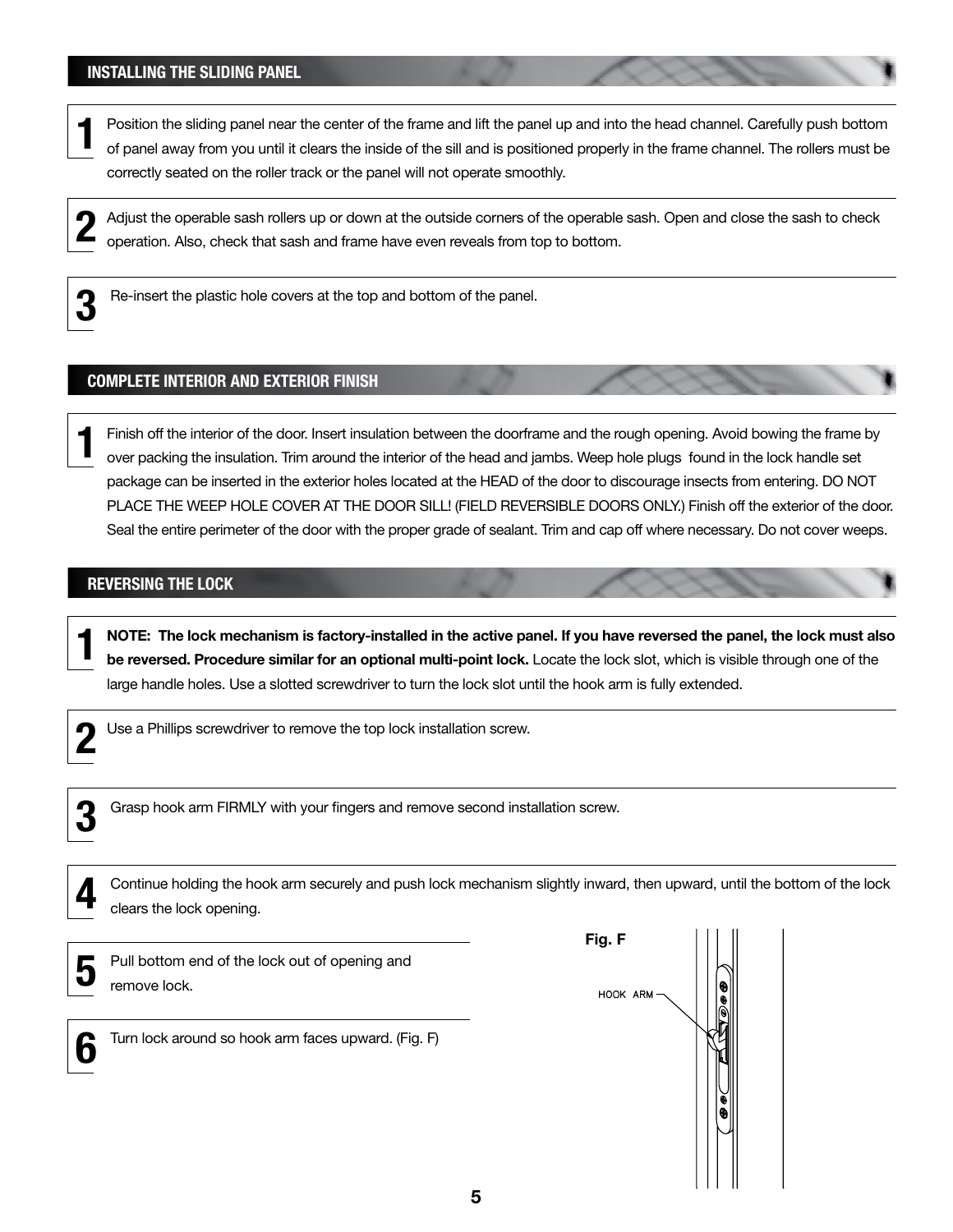



Slide lock into place, aligning the lock screw holes with holes in the vinyl sash.



Fasten with the installation screws.

# **STANDARD LOCK HANDLE INSTALLATION**

All patio doors come equipped with a handle set which includes an interior and exterior handle and key lock. Assembly instruction to attach the Lock Handle to the panel can be found in the packet with the Lock Handle set. **1**

# **LOCK KEEPER**

Remove the "transport" screws that anchor the lock keeper to the doorframe. Reinstall the lock keeper using  $#8 \times 2 \frac{1}{2}$ " pan head screws provided in the packet in the lock handle kit. Place shim between frame and opening in area of keeper to prevent bowing of frame. **1**

# **FOOT BOLT (Optional)**

An "Optional" foot bolt is available which includes a bolt assembly and locking plate. Assembly instructions for this are enclosed in the packet with the foot bolt set. The foot bolt WILL NOT be factory installed. **1**

## **INSTALLING THE SCREEN**

Please follow the install instructions as detailed on the screen frame.

## **CARE AND MAINTENANCE**

**1**

DO NOT paint, stain or varnish any vinyl surface.



Clean the vinyl doorframe and inserts with soap and water. Vinyl cleaning products may also be used.



Be sure that exterior weep holes do not become obstructed and interior track is kept free of debris so that door will drain properly.